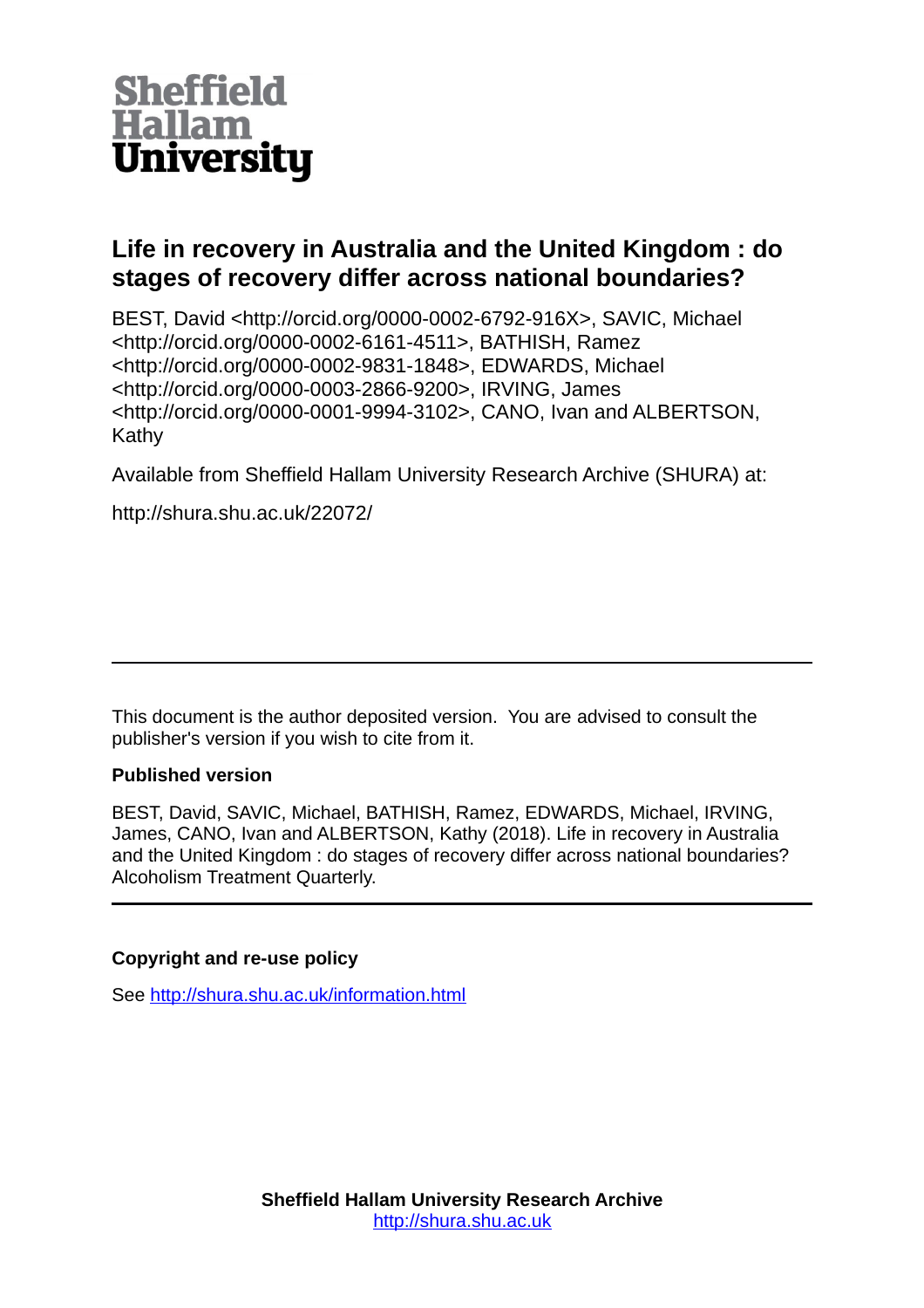# **Life in Recovery in Australia and the UK: Do stages of recovery differ across national boundaries?**

David Best, PhD\*, Michael Savic, PhD, Ramez Bathish, Michael Edwards, Jamie Irving, Ivan Cano, Kathy Albertson

\*Corresponding author

Professor David Best Sheffield Hallam University Room 213 Collegiate Campus Collegiate Crescent Sheffield

S101QS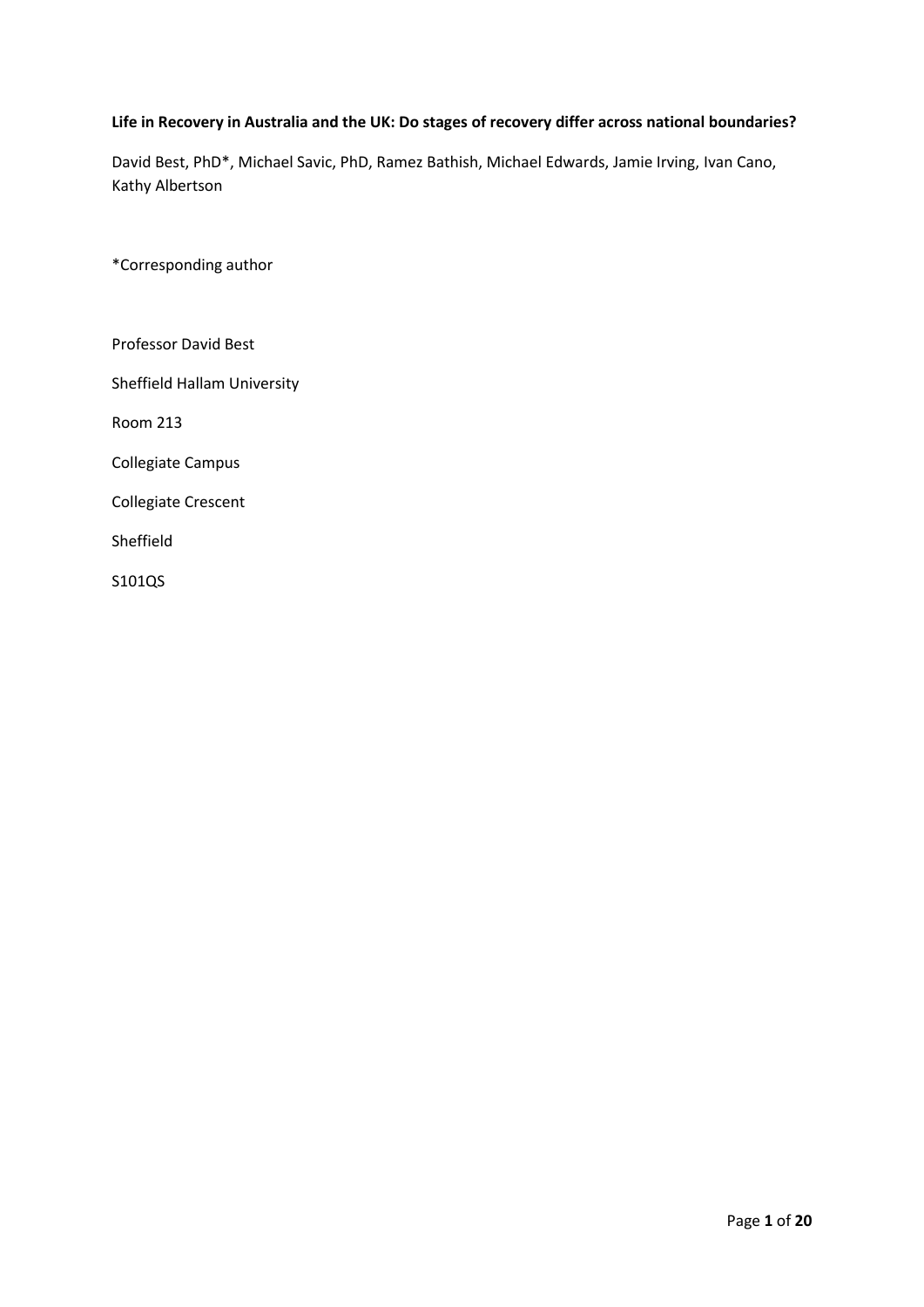### **Abstract**

The evidence is now clear that more than half of those who have a lifetime addiction to alcohol or drugs will eventually achieve stable recovery. As documented in the Life in Recovery Surveys and elsewhere, recovery often brings about positive changes across a diverse range of life domains. While this suggests that there are some universal experiences of recovery, there has been a lack of comparative recovery research examining the variations in recovery experiences across different settings and cultures. Using a combined dataset of the UK and Australian Life in Recovery surveys and the three-stage model of recovery, we compare life achievements at each stage across the two settings. There are differences in patterns of recovery, with elevated levels of ongoing mental health problems in Australia, and significant involvement with the criminal justice system in the UK, suggesting a contextual and structural role in understanding recovery pathways. The implications for policy and practice are reviewed around structural barriers and the role of social justice in advancing recovery models and pathways.

**Key words: Recovery; Life in Recovery; mental health; criminal justice; stages of recovery**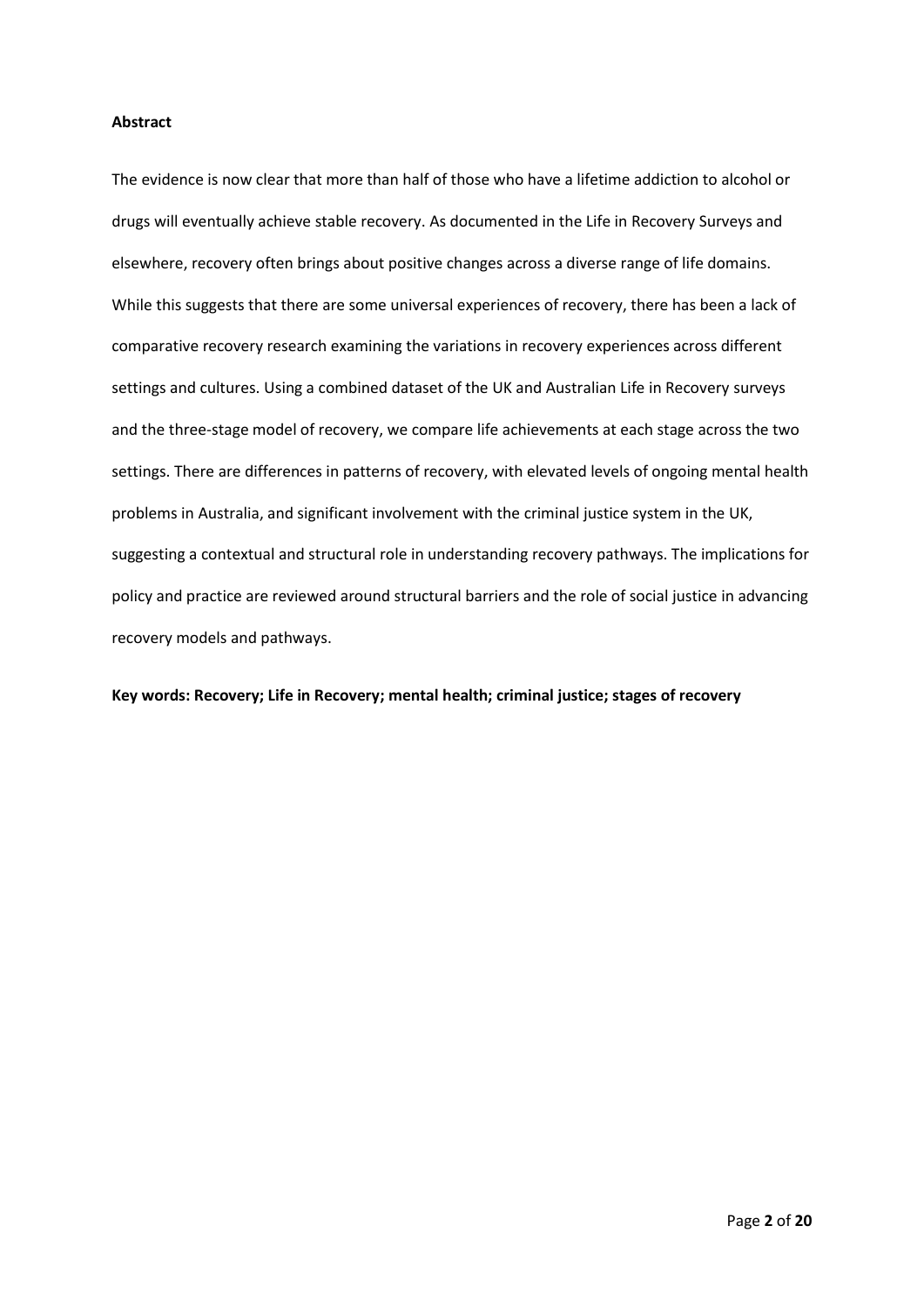#### **Introduction**

The Betty Ford Institute Consensus Panel defines recovery from substance dependence as a "voluntarily maintained lifestyle characterised by sobriety, personal health and citizenship" (2007, p. 222). However, they went further in describing recovery as a three-stage process, suggesting that the first year of recovery should be considered 'early', years 1-5 as 'sustained' and more than five years as 'stable' recovery. The reason why this is crucial is that the likelihood of relapse is estimated to reduce from around 50-70% in the first year to around 15% after five years of continuous recovery. Dennis, Scott and Laudet (2014) have argued that it is after five years that recovery becomes self-sustaining, while prior to that point external supports are required. It is not clear whether this is seen as a stage theory or whether change is continuous with the defined points as markers on a pathway to long-term recovery.

A review for the US Substance Abuse and Mental Health Services Administration (SAMHSA) concluded that of all those who experience a lifetime substance dependence, 58% will achieve stable recovery (Sheedy and Whitter, 2009). This was slightly higher than the estimate produced by White (2012) following a review of 415 papers, yet the estimate remained in excess of 50%. The introduction of the idea of recovery capital (Granfield and Cloud, 2001) has provided a frame to make sense of who will recover, by suggesting that certain core factors - social supports, financial resources, human capabilities - make recovery more likely to occur. Best and Laudet (2010) suggested that there are three main categories of recovery capital - personal (such as resilience and coping skills and self-efficacy), social (support and engagement in prosocial groups) and community (access to the resources that are available in the lived community). However, Cloud and Granfield (2009) went further in suggesting that there are also "personal circumstances, individual attributes, behaviours, values, etc., that actually impede one's ability to successfully

terminate substance misuse and keep people trapped in the world of addiction" which they referred to as negative recovery capital (Cloud and Granfield 2009, p. 1977). These included such factors as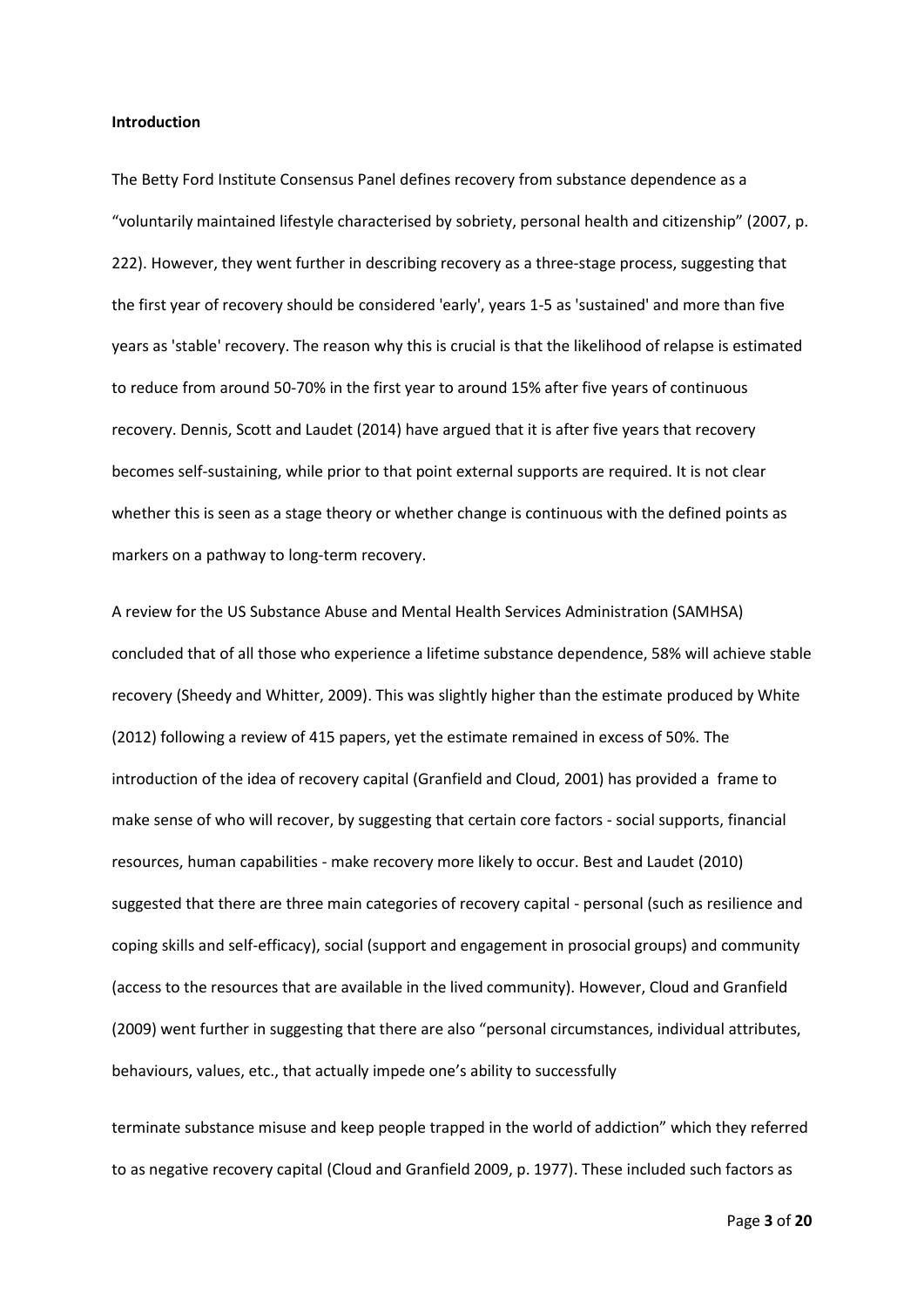histories of mental health problems, histories of criminal justice involvement as well as female gender and older age at the start of the recovery journey. The notion of negative recovery capital highlights that recovery is not a level playing field and that who you are, what groups you belong to (Best et al, 2016) and what kind of community you live in will influence your chances of initiating and sustaining a meaningful recovery.

It is within this context of developing a framework for understanding the pathways to recovery - and celebrating the diversity and individuality of pathways - that the series of Life in Recovery surveys sit. Many of the papers in this volume provide overviews of the methods and findings of the surveys in the US, UK and Australia, so that will not be repeated here. This paper is based on combining two of the datasets from national surveys - the UK (Best et al, 2015) and Australia (Best, 2015) - to allow meaningful comparisons to be made. This is important because relatively little research on recovery has compared how experiences of recovery differ according to cultural context. For instance, it is not clear whether stages of recovery are invariant across national boundaries or whether pathways to recovery need to be framed in the context of cultural, structural and systemic factors that may influence community resources and supports for recovery.

## Hypotheses:

H1: That there will be differences in the profile of recovery stages between the UK and Australia and in the patterns of recovery gains at each stage

H2: That these differences in recovery pathways will be consistent across the three stages of recovery as defined in the Betty Ford Consensus Group work

Method: Detailed methodological reviews are provided in Best (2015), Bathish et al., (2016), Best et al (2015) and Best et al., (2017) for the Australian and UK Life in Recovery surveys respectively. Crucially, the same basic method was used: A survey was adapted to the local context and distributed primarily through online methods using a range of social media to promote recruitment.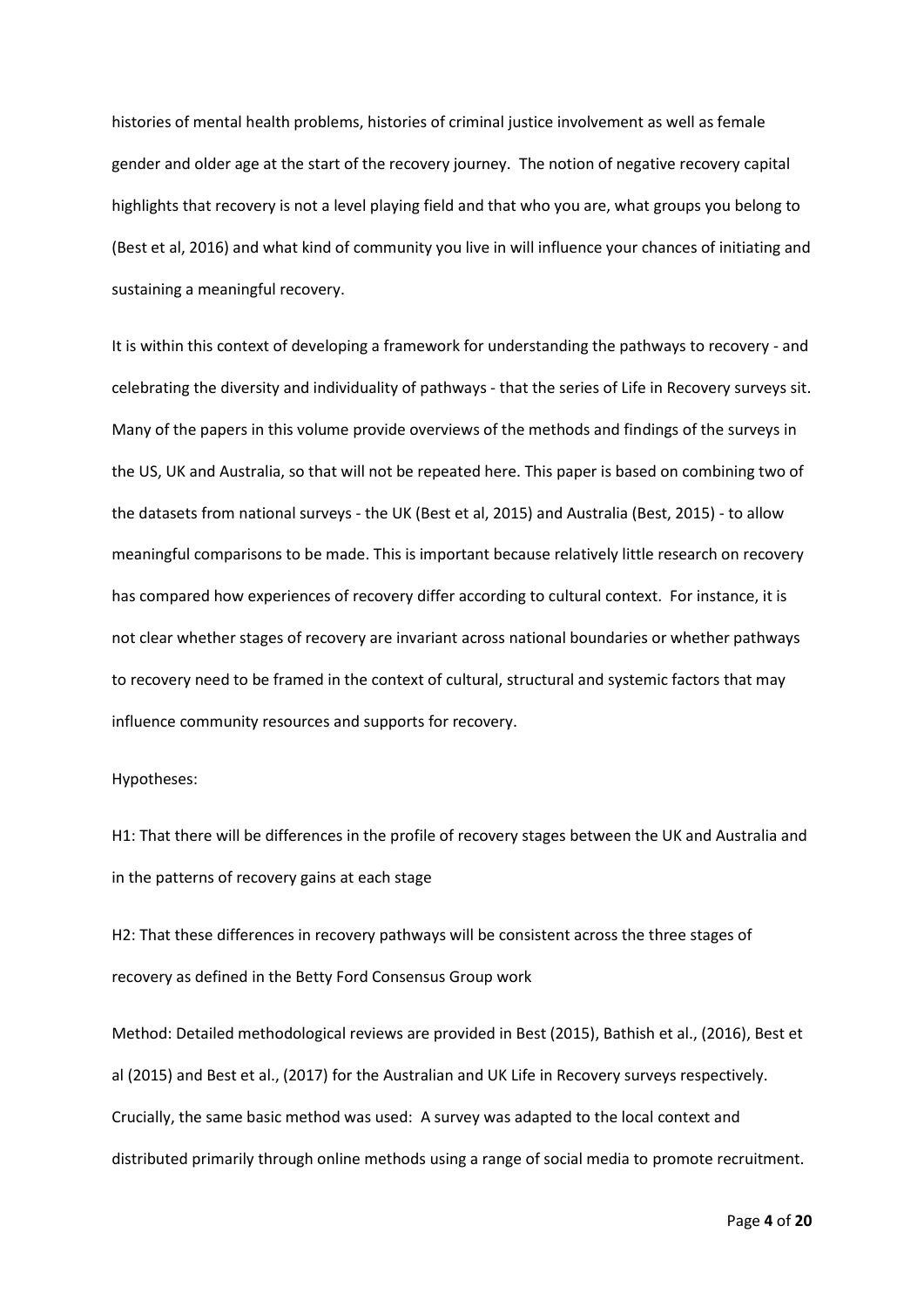This was supported by distribution of hard copies to those groups and individuals who were not able or not willing to complete the online version. Inclusion criteria for both were deliberately inclusive and required participants to be over the age of 18 and to regard themselves as being in recovery with no objective requirements for what this meant set by the research team.

All the core variables, relating to experiences in active addiction and in recovery were exactly the same in the Australian and UK samples, with only minor differences in the demographic questions. These instruments were both adapted from the LiR survey reported by FAVOR (2012) and seek to report differences in a range of behaviours between the period of active addiction and recovery.

**Sample:** The total sample of clean cases that could be used for the current analysis was 1,359 - 790 (58.1%) of cases from the UK and 569 (41.9%) of cases from Australia. Half of the sample were female (49.7%), and the most frequent age range was people aged 40-49. Approximately half of the sample were similar proportions of each sample were in full time work (41.9%), followed by parttime work (14.9%) and unemployed individuals (15.6%).Roughly equal proportions of the samples were married or living with a partner (46.8%) and 36.7% of respondents lived with dependent children. In terms of presenting problems, the majority of participants reported problems with alcohol only (39.4%), followed by drugs and alcohol (28.5%), and drugs only (24.5%). On average, the duration of substance use was 19.59 years, with a mean of 7.98 years since last use. Regarding stage of recovery, respective percentages for stable, sustained and early recovery were 58.2%, 27.1%, and 14.7% since last use. Average time in recovery was 8.1 years, having started at a mean of 36.86 years of age. Participants reported means of 7.25 in physical health, 6.72 in psychological health and 7.53 in quality of life. The number of important people in individuals' lives in recovery was 3.37.

**Data Analysis:** Z scores were calculated to allow comparisons between the demographic characteristics of the two populations compared, while t-tests are used to compare on continuous variables. T-tests are also used for comparisons of variables in career and wellbeing factor for each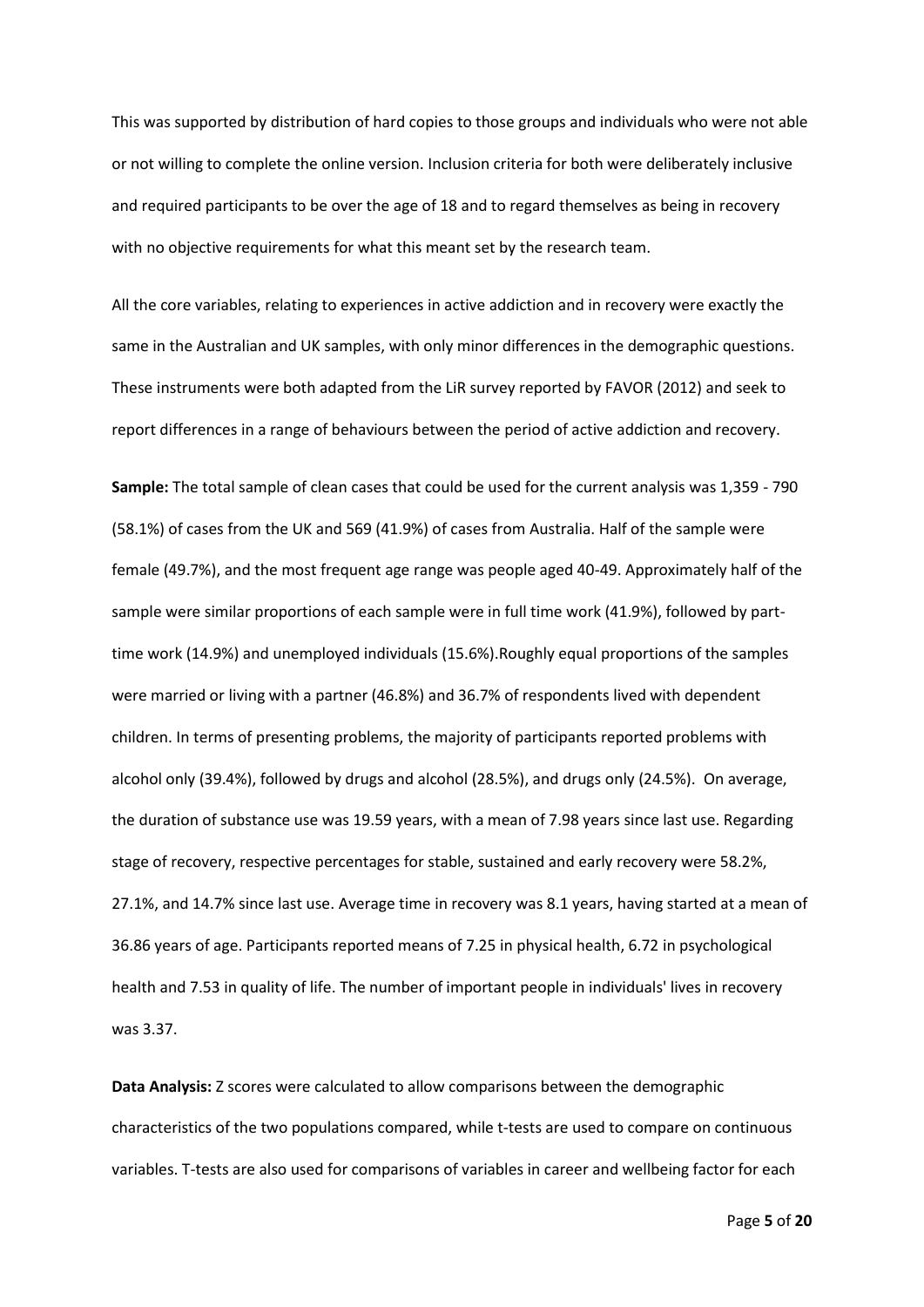stage of recovery, and Chi-square is used to assess differences between the countries in categorical variables.

#### **Results**

### **1. Socio-demographic differences between the UK and Australia**

In the UK, 46.1% of the sample was female compared to 54.8% in Australia ( $z = -3.19$ ,  $p < 0.01$ ). As the age variable was categorised into bands, z scores were also used for comparisons across the two countries - Australian participants were more likely to be aged between 18 and 20 (2.1% compared to 0.4%; z = -3.34, p<0.01); to be between 21 and 29 (10.0% compared to 3.8%; z = -4.62, p<0.01) and to be between 30 and 39 (27.9% compared to 19.1%;  $z = -3.81$ ,  $p < 0.01$ ). In contrast UK participants were more likely to be between 40 and 49 (38.4% compared to 26.9%;  $z = 4.43$ ,  $p < 0.01$ ) and slightly more likely to be between 50 and 59 (24.6% compared to 20.9%; z = 1.59). here were no differences in whether participants had dependent children in Australia (34.6%) or the UK (38.1%; z = -1.30, ns) or in marital status - 46.9% of those from the UK sample were married or lived with a partner compared to 48.1% in Australia (z = -0.46, ns). Differences in employment status are shown in Table 1 below

|               | UK (n=790) | Australia (n=569) | Z-test, significance     |
|---------------|------------|-------------------|--------------------------|
| Disability    | 4.2%       | 4.5%              | $z = -0.31$ , ns         |
| Full-time     | 42.1%      | 44.6%             | $z = -0.89$ , ns         |
| Part-time     | 12%        | 19.9%             | $z = -3.95$ , $p < 0.01$ |
| Home duties   | 1.4%       | 3.3%              | $z = -2.23$ , $p < 0.05$ |
| Retired       | 9.8%       | 5.6%              | $z = 2.74$ , $p < 0.05$  |
| Self employed | 5.3%       | 5.8%              | $z = -0.35$ , ns         |

| Table 1: Employment status at time of completing the survey |  |
|-------------------------------------------------------------|--|
|-------------------------------------------------------------|--|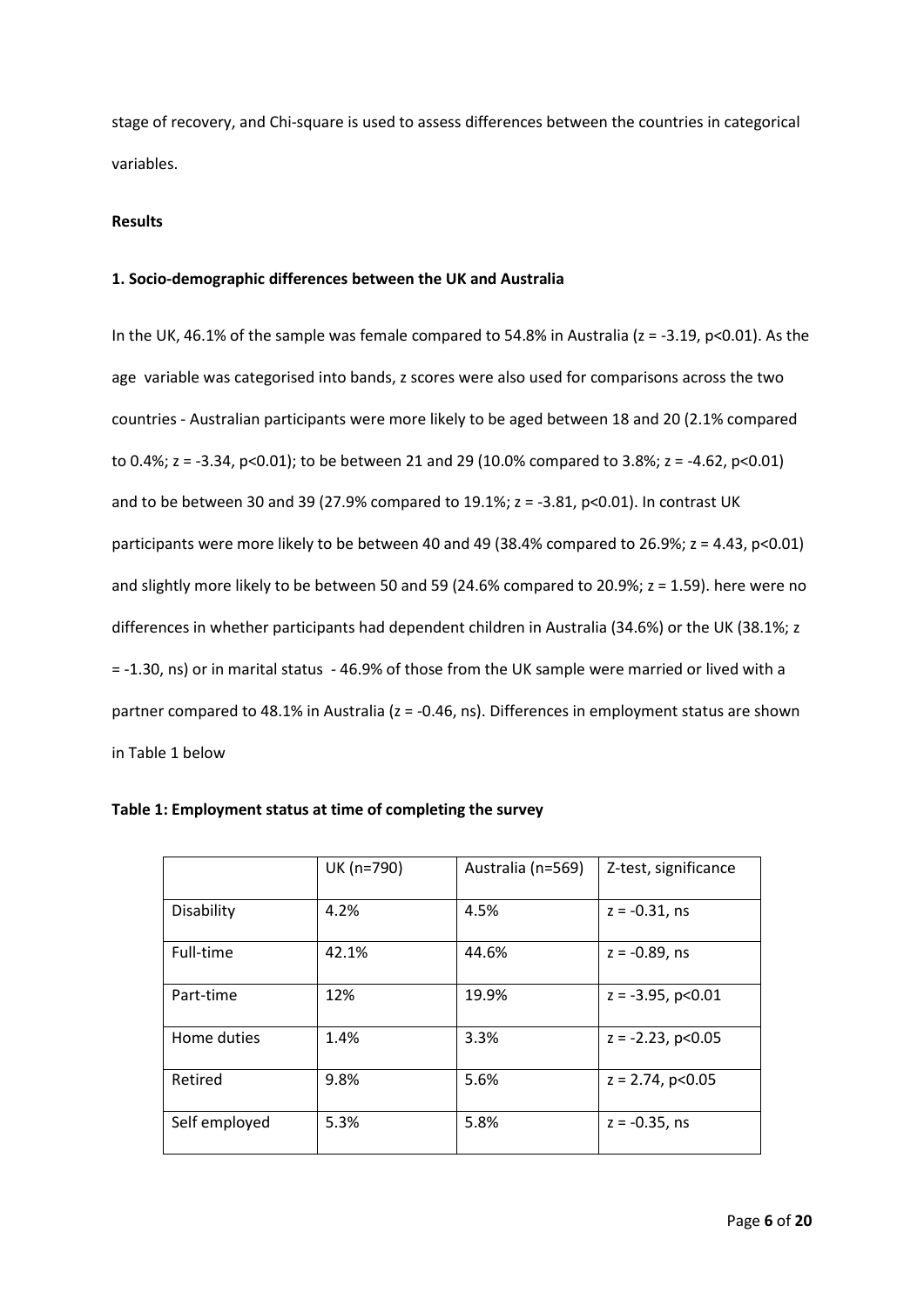| Student    | 5.6%  | 5.1%  | $z = 0.42$ , ns         |
|------------|-------|-------|-------------------------|
| Unemployed | 19.6% | 11.2% | $z = 4.06$ , $p < 0.01$ |

UK participants were more likely to be retired or unemployed, while Australian participants were more likely to work part-time or to have home duties. In terms of their primary problem, UK clients were more likely to be alcohol only (47.4% in the UK and 35.6% in Australia; z=4.16, p<.01) and to be drug only (37.1% in the UK and 11.2% in Australia; z = 10.23, p<0.01), but Australian participants were more likely to have both drug and alcohol problems (53.2% in Australia and 15.5% in the UK; z = -14.24, p<0.01). Table 2 below illustrates the differences in recovery careers and stage of recovery career between Australia and the UK

|                      |                            | UK          | Australia  | t or z, significance (effect  |
|----------------------|----------------------------|-------------|------------|-------------------------------|
|                      |                            |             |            | size)                         |
|                      |                            | 38.35 years | 34.76      | $t = 6.04$ , p<0.001 (d=0.35) |
| Age started recovery |                            |             | years      |                               |
|                      | Time in recovery           | 8.29 years  | 9.28 years | $t = -1.93$ , ns              |
| Recovery             | Early (less than 1 year)   | 13.3%       | 16.7%      | $z = -1.75$ , ns              |
| stage                | Sustained (1-5 years)      | 28.7%       | 24.8%      | $z = 1.62$ , ns               |
|                      | Stable (More than 5 years) | 58%         | 58.5%      | $z = -0.20$ , ns              |

| Table 2: Differences in recovery journey between the UK and Australia |  |  |  |
|-----------------------------------------------------------------------|--|--|--|
|                                                                       |  |  |  |

Although there were no significant differences in recovery stage between the countries, Table 3 below shows the overall differences in wellbeing in the two countries:

# **Table 3: Differences in wellbeing between the UK and Australian samples**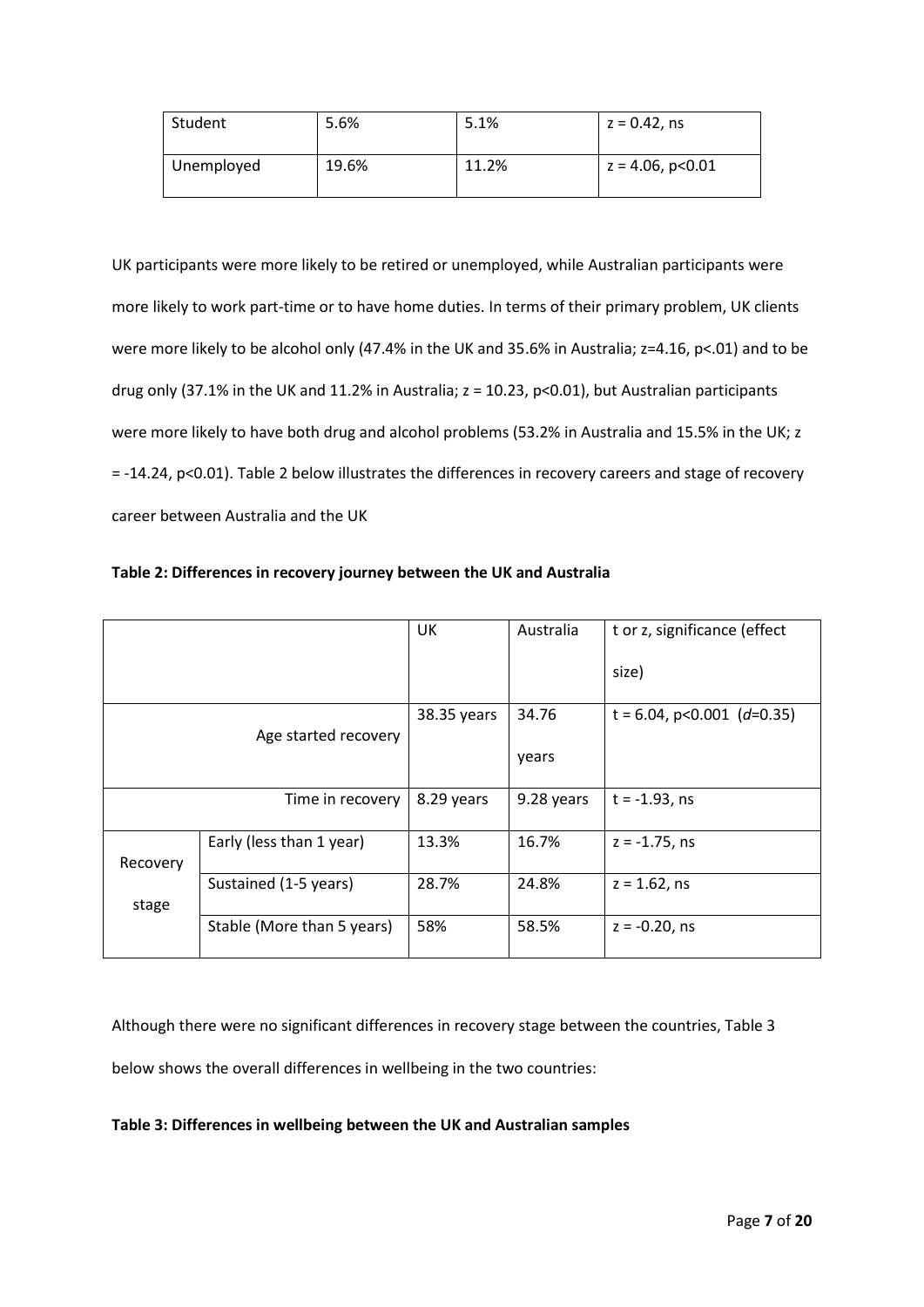|                      | UK  | Australian | t, significance, effect size  |
|----------------------|-----|------------|-------------------------------|
| Physical health      | 7.4 | 7.0        | t = 3.43, p<0.01, $d=0.19$    |
| Psychological health | 7.0 | 6.3        | t = 5.40, p<0.001, $d$ =0.31  |
| Quality of life      | 8.2 | 6.8        | t = 11.08, p<0.001, $d$ =0.65 |

As is illustrated in Table 3, there is a consistent effect that participants from the UK reported significantly higher mean scores on all three of the wellbeing indicators - physical health, psychological health and quality of life (with all scales rated between 0 and 10, with higher scores representing better wellbeing). Part of the explanation for this may be that the reported rates of lifetime mental health help-seeking was significantly higher in Australia (91.5% compared to 79.0% in the UK;  $\chi^2$  = 37.49, df = 1; p<0.001), as were the rates of current engagement with mental health services (56.8% in Australia; 36.9% in the UK;  $\chi^2$  = 49.20, df = 1; p<0.001).

## **5. Comparisons within each recovery stage**

### *5a. Differences in early recovery*

There were data available for 202 individuals in early recovery (within the first year of the selfreported start date of the recovery journey), 105 from the UK and 97 from Australia. Table 4 compares key variables across the two countries:

# **Table 4: Differences in recovery experiences between people in early recovery in the UK and Australia**

|                      | UK        | Australia | t or chi, significance, effect size |
|----------------------|-----------|-----------|-------------------------------------|
|                      | $(n=105)$ | $(n=97)$  |                                     |
| Physical health      | 7.0       | 6.9       | $t = 0.25$ , ns                     |
|                      |           |           |                                     |
| Psychological health | 6.2       | 5.2       | t = 2.94, p<0.01, $d=0.41$          |
|                      |           |           |                                     |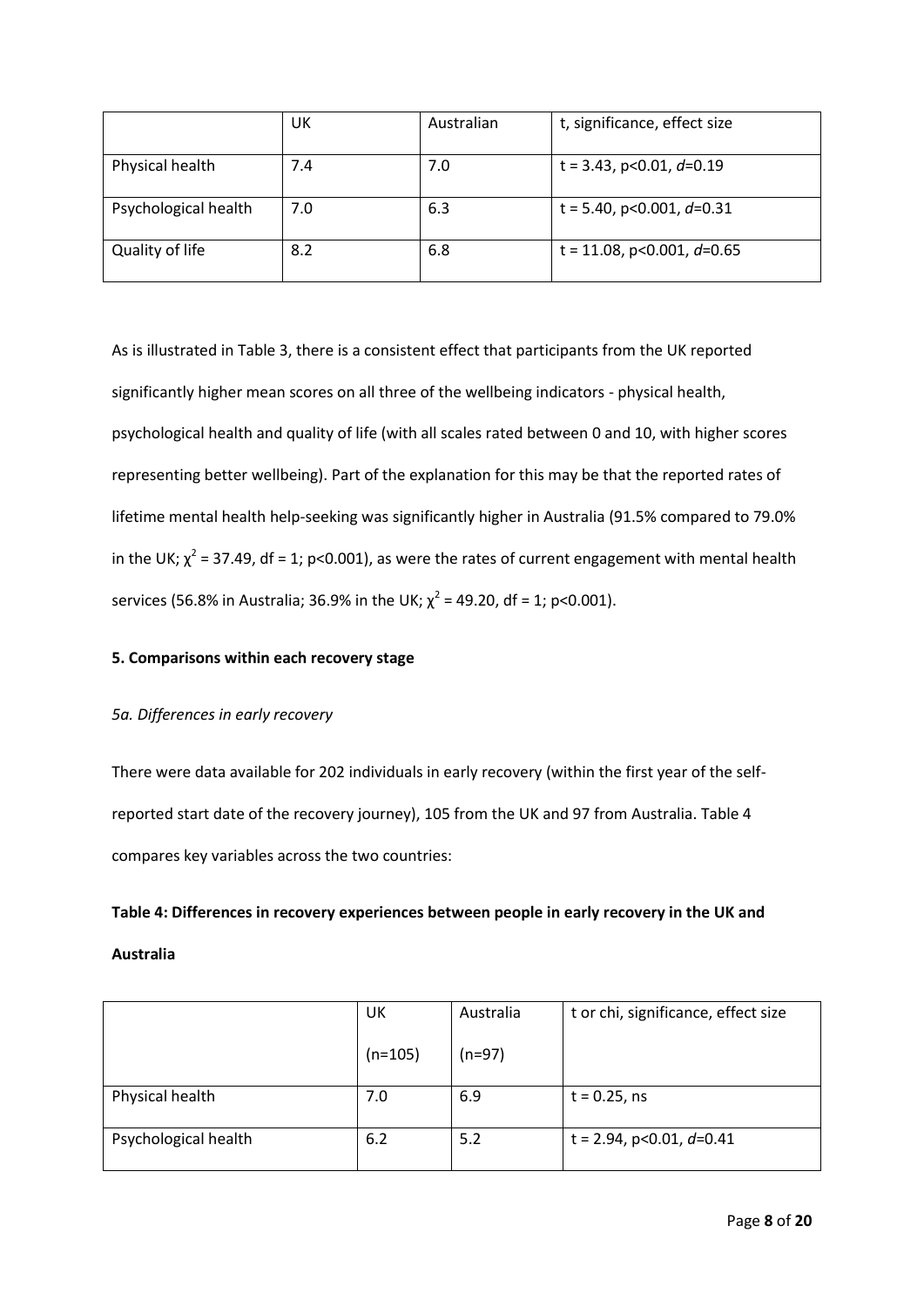| $\chi^2(1)$ = 4.86, p<0.05, RR = 0.66,    |
|-------------------------------------------|
|                                           |
|                                           |
| $\chi^2(1)$ = 12.24, p<0.001, RR = 1.68,  |
|                                           |
|                                           |
|                                           |
|                                           |
| $\chi^2(1) = 28.47$ , p<0.001, RR = 4.48, |
|                                           |
| $\chi^2(1)$ = 9.02, p<0.01, RR = 1.57,    |
|                                           |
| $\chi^2(1) = 8.01$ , p<0.01, RR = 0.62,   |
|                                           |
| $\chi^2(1)$ = 7.77, p<0.01, RR = 0.31,    |
|                                           |
|                                           |

While there were no significant differences in physical health, the UK participants in early recovery were significantly older (U = 3384.5,  $z = -4.329$ ,  $p < 0.001$ ), and had longer drug careers (t = 2.31, p<0.05, *d*=0.33); they also reported better psychological health (t = 2.94, p<0.01, *d*=0.41) and quality of life (t = 5.01, p<0.001, *d*=0.73).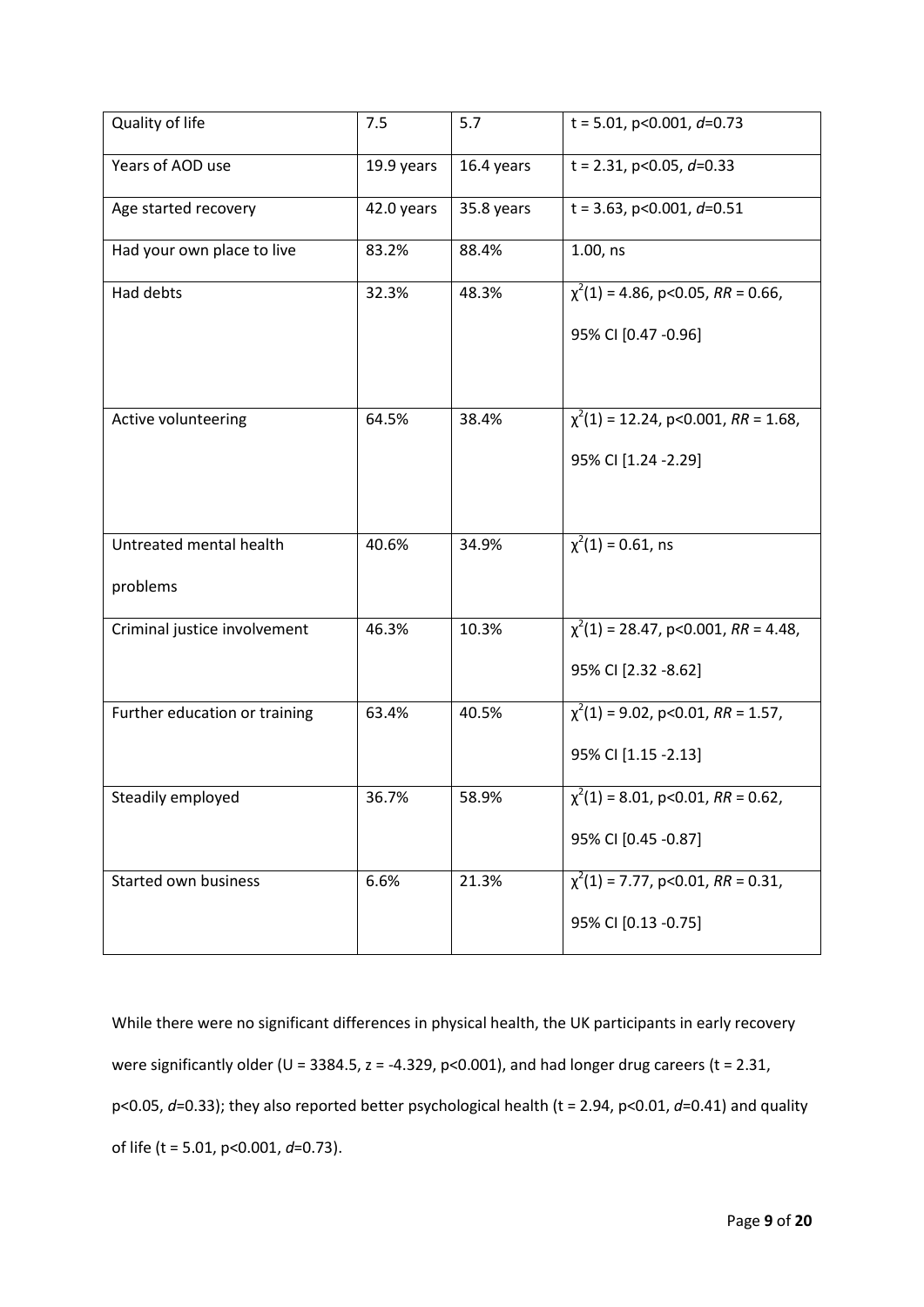# *5b. Differences in sustained recovery*

There were data available for 370 individuals in early recovery (within 1 and 5 years of the selfreported start date of the recovery journey), 229 from the UK and 141 from Australia. Table 5 compares key variables across the two countries:

# **Table 5: Differences in recovery experiences between people in sustained recovery in the UK and**

# **Australia**

|                              | <b>UK</b>  | Australia  | t or chi, significance, effect size             |
|------------------------------|------------|------------|-------------------------------------------------|
|                              | $(n=229)$  | $(n=141)$  |                                                 |
| Physical health              | 7.6        | 7.0        | $t = 2.81$ , p<0.01, d=0.30                     |
| Psychological health         | 7.1        | 5.1        | $t = 4.46$ , p<0.001, d=0.47                    |
| Quality of life              | 8.4        | 5.7        | $t = 8.17$ , p<0.001, d=0.90                    |
| Years of AOD use             | 21.4 years | 19.1 years | t = 2.08, p<0.05, $d=0.22$                      |
| Age started recovery         | 40.6 years | 35.4 years | $t = 4.82$ , p<0.001, d=0.51                    |
| Had your own place to live   | 90.2%      | 93%        | $\overline{\chi^2(1)} = 0.79$ , ns              |
| Had debts                    | 28%        | 28.8%      | $\chi^2(1) = 0.02$ , ns                         |
| Active volunteering          | 82.6%      | 46.5%      | $\chi^2(1)$ = 48.77, p<0.001, RR = 1.78, 95% CI |
|                              |            |            | $[1.46 - 2.17]$                                 |
| Untreated mental health      | 24.0%      | 34.6%      | $\chi^2(1)$ = 4.43, p<0.05, RR = 0.69, 95% CI   |
| problems                     |            |            | $[0.49 - 0.97]$                                 |
| Criminal justice involvement | 43.1%      | 16.0%      | $\chi^2(1)$ = 26.51, p<0.001, RR = 2.69, 95% CI |
|                              |            |            | $[1.76 - 4.10]$                                 |
| Further education or         | 80.4%      | 67.2%      | $\chi^2(1)$ = 7.09, p<0.01, RR = 1.20, 95% CI   |
| training                     |            |            | $[1.04 - 1.38]$                                 |
| Steadily employed            | 60.2%      | 75.8%      | $\chi^2(1) = 8.19$ , p<0.01, RR = 0.79, 95% CI  |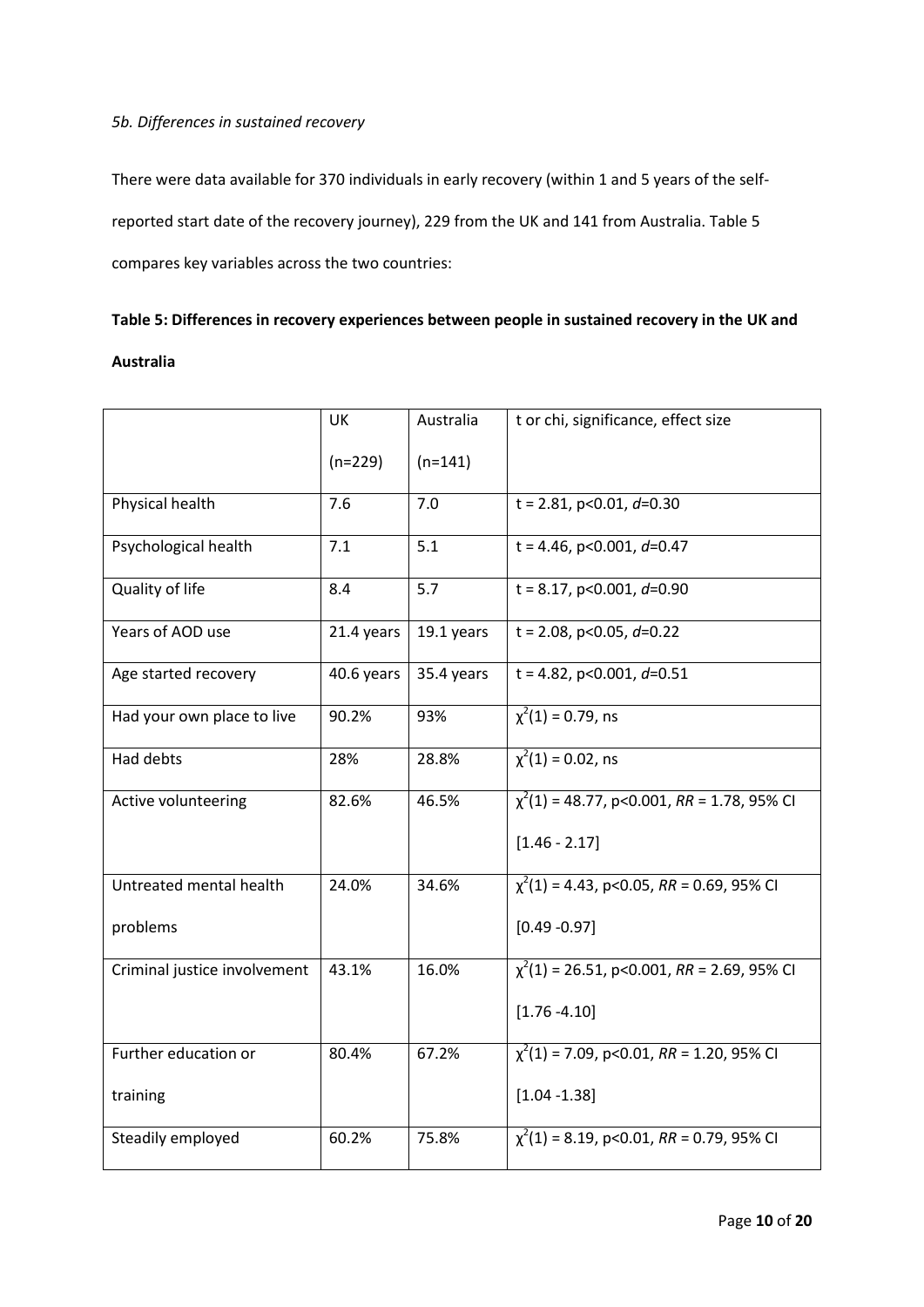|                            |       |       | $[0.68 - 0.92]$        |
|----------------------------|-------|-------|------------------------|
| Started their own business | 10.6% | 16.7% | $\chi^2(1)$ = 2.50, ns |

The differences reported for early recovery persist into sustained recovery with UK respondents reporting better functioning across all three measures of wellbeing - physical (t = 2.81, p<0.01, *d*=0.30), psychological (t = 4.46, p<0.001, *d*=0.47) and quality of life (t = 8.17, p<0.001, *d*=0.90). UK respondents also reported slightly longer substance using careers and a markedly later age at the start of the recovery journey. This gap is markedly wider than for the early recovery group with almost a five year difference in starting points for Australian and UK participants. p<0.01, *RR* = 1.20, 95% CI [1.04 -1.38]

UK participants in sustained recovery were almost twice as likely to be active volunteers in their local community (82.6% *cf*. 46.5%, p < 0.001, *RR* = 1.78, 95% CI [1.46 - 2.17]), to be involved in education and training and were much less likely to have untreated mental health problems. The situation with employment and criminal justice is reversed however, with Australian participants in sustained recovery more likely to be steadily employed, and slightly more likely to have started their own businesses but much less likely to be involved in the criminal justice system, mirroring the comparison for early recovery.

### *5c. Differences in stable recovery*

There were data available for 732 individuals in stable recovery (defined as more than 5 years since the self-reported start date of the recovery journey), 421 from the UK and 311 from Australia. Table 6 compares key variables across the two countries:

**Table 6: Differences recovery experiences between people in stable recovery in the UK and Australia**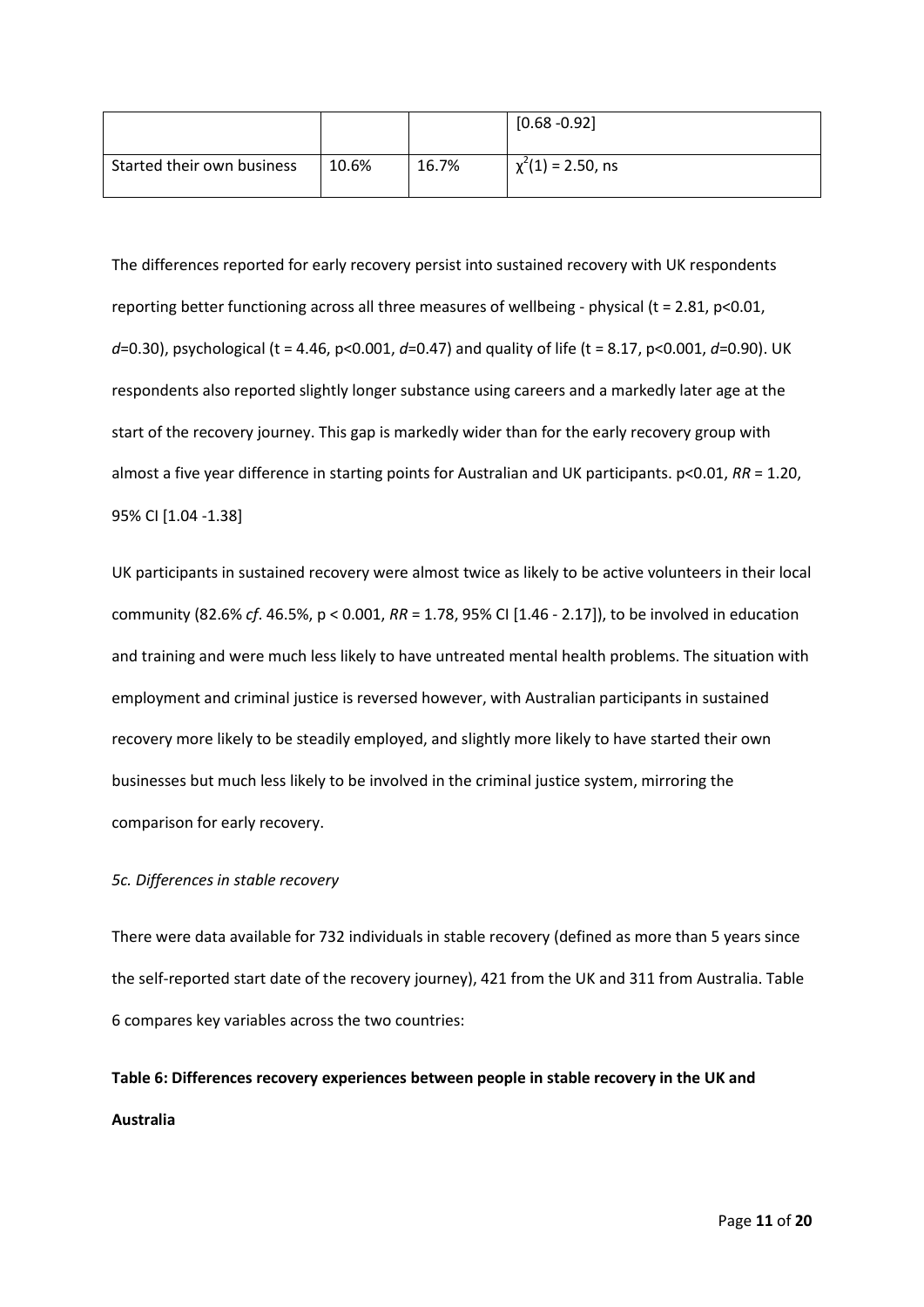|                              | UK         | Australia  | t or chi, significance, effect size                 |
|------------------------------|------------|------------|-----------------------------------------------------|
|                              | $(n=421)$  | $(n=311)$  |                                                     |
| Physical health              | 7.5        | 7.1        | $t = 2.34$ , p<0.05, d=0.18                         |
| Psychological health         | 7.2        | 6.7        | t = 2.37, p<0.05, $d=0.18$                          |
| Quality of life              | 8.3        | 7.1        | $t = 6.55$ , p<0.001, d=0.52                        |
| Years of AOD use             | 19.8 years | 19.1 years | $t = 0.85$ , ns                                     |
| Age started recovery         | 36.0 years | 34.0 years | t = 2.58, p<0.05, $d=0.21$                          |
| Had your own place to live   | 93.8%      | 95.9%      | $\chi^2(1) = 1.3$ , ns                              |
| Had debts                    | 31.9%      | 22.8%      | $\chi^2(1)$ = 6.02, p<0.05, RR = 1.40, 95% CI [1.06 |
|                              |            |            | $-1.85$ ]                                           |
| Active volunteering          | 81.5%      | 70.7%      | $\chi^2(1)$ = 9.46, p<0.01, RR = 1.15, 95% CI [1.05 |
|                              |            |            | $-1.27$ ]                                           |
| Untreated mental health      | 33.8%      | 34.3%      | $\overline{\chi^2(1)} = 0.02$ , ns                  |
| problems                     |            |            |                                                     |
| Criminal justice involvement | 49.7%      | 5.8%       | $\chi^2(1)$ = 126.13, p<0.001, RR = 8.56, 95% CI    |
|                              |            |            | $[5.09 - 14.38]$                                    |
| Involved in further          | 83.4%      | 78.6%      | $\chi^2(1) = 2.11$ , ns                             |
| education or training        |            |            |                                                     |
| Steadily employed            | 76.6%      | 88.9%      | $\chi^2(1)$ = 13.99, p<0.001, RR = 0.86, 95% CI     |
|                              |            |            | $[0.80 - 0.93]$                                     |
| Started own business         | 25.4%      | 35.2%      | $\chi^2(1)$ = 6.27, p<0.01, RR = 0.72, 95% CI [0.56 |
|                              |            |            | $-0.93]$                                            |

While the gaps in means appear to have closed for the career variables, with no significant

differences in addiction career lengths and only a two year gap in the age of recovery onset, UK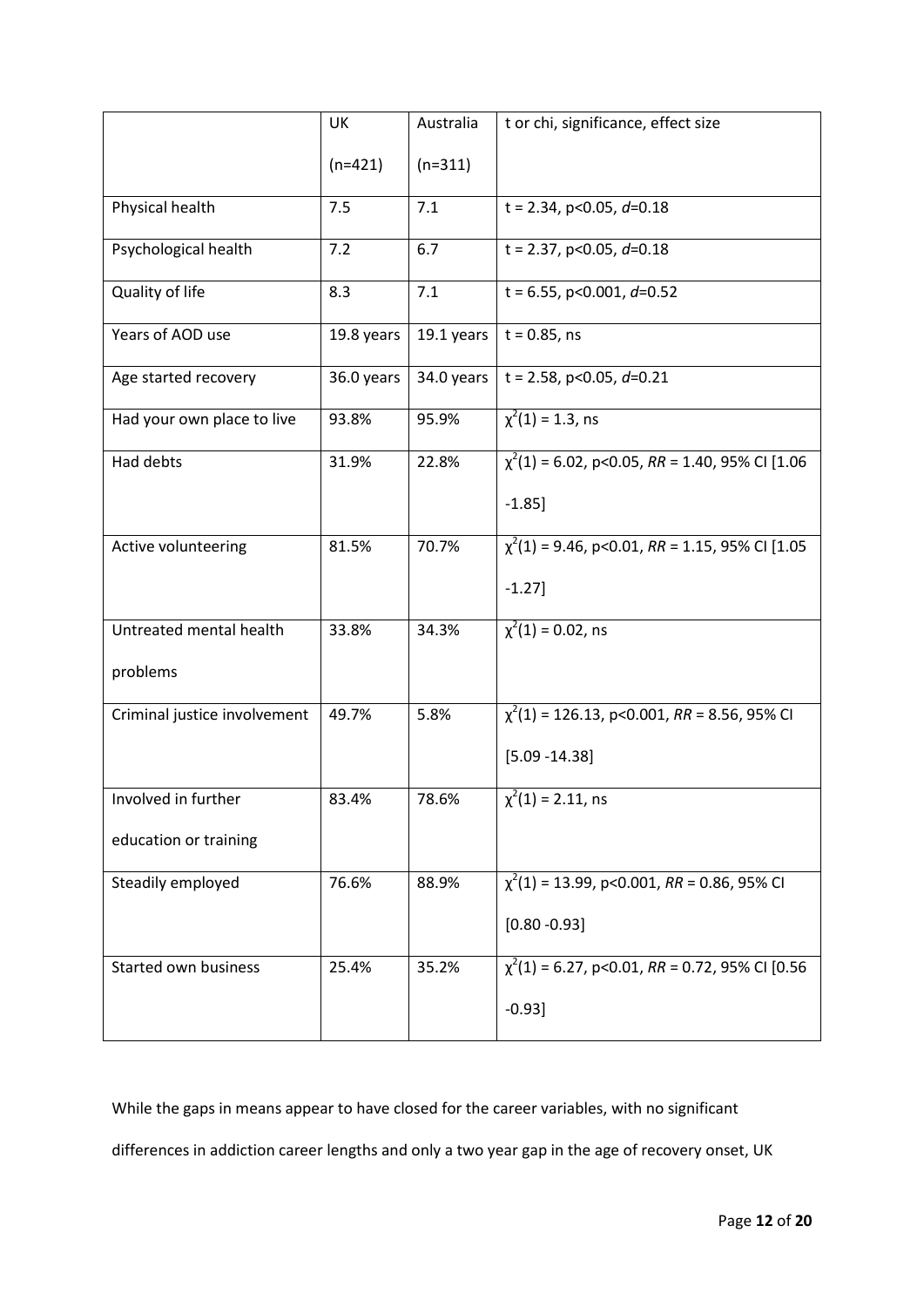respondents in stable recovery reported older age at the start of their recovery journey (36 years *cf*. 34 years, t = 2.58, p<0.05, *d*=0.21), and also reported significantly better scores on physical health (t = 2.34, p<0.05, *d*=0.18, psychological health (t = 2.37, p<0.05, *d*=0.18) and quality of life (t = 6.55, p<0.001, *d*=0.52)all three indicators. The national differences in untreated mental health problems and involvement in further education and training are not apparent in the stable recovery groups, but there persist higher rates of volunteering among the stable UK participants. In contrast, Australian participants in stable recovery are more likely to be steadily employed and to have started their own businesses and are markedly less likely to have ongoing involvement with the criminal justice system.

#### **Discussion**

There are broad consistencies in the populations comparing the surveys, although the Australian cohort has a slightly higher rate of women, and Australian participants are much more likely to regard themselves as being in recovery from both alcohol and illicit drugs, and the UK participants were more likely to describe themselves as unemployed at the time of the survey. There are no differences in housing situation or dependent children.

The first conclusion we can draw is that despite similar recruitment strategies, the surveys have engaged with slightly different recovery groups and populations. For that reason, some of the conclusions presented below about more detailed differences have to be treated with some caution about sampling and representativeness. Nonetheless, it is notable that there are a number of significant differences that appear to persist across all stages of recovery - UK participants reported better life functioning across all three of our indicators and Australian participants reported more untreated mental health problems in early and in sustained recovery. Additionally the Australian participants were employed more consistently at all stages, and lower levels of criminal justice involvement. Although the rates of lifetime and current mental health treatment seeking is high in both contexts, with more than 90% of the Australian sample reporting lifetime involvement in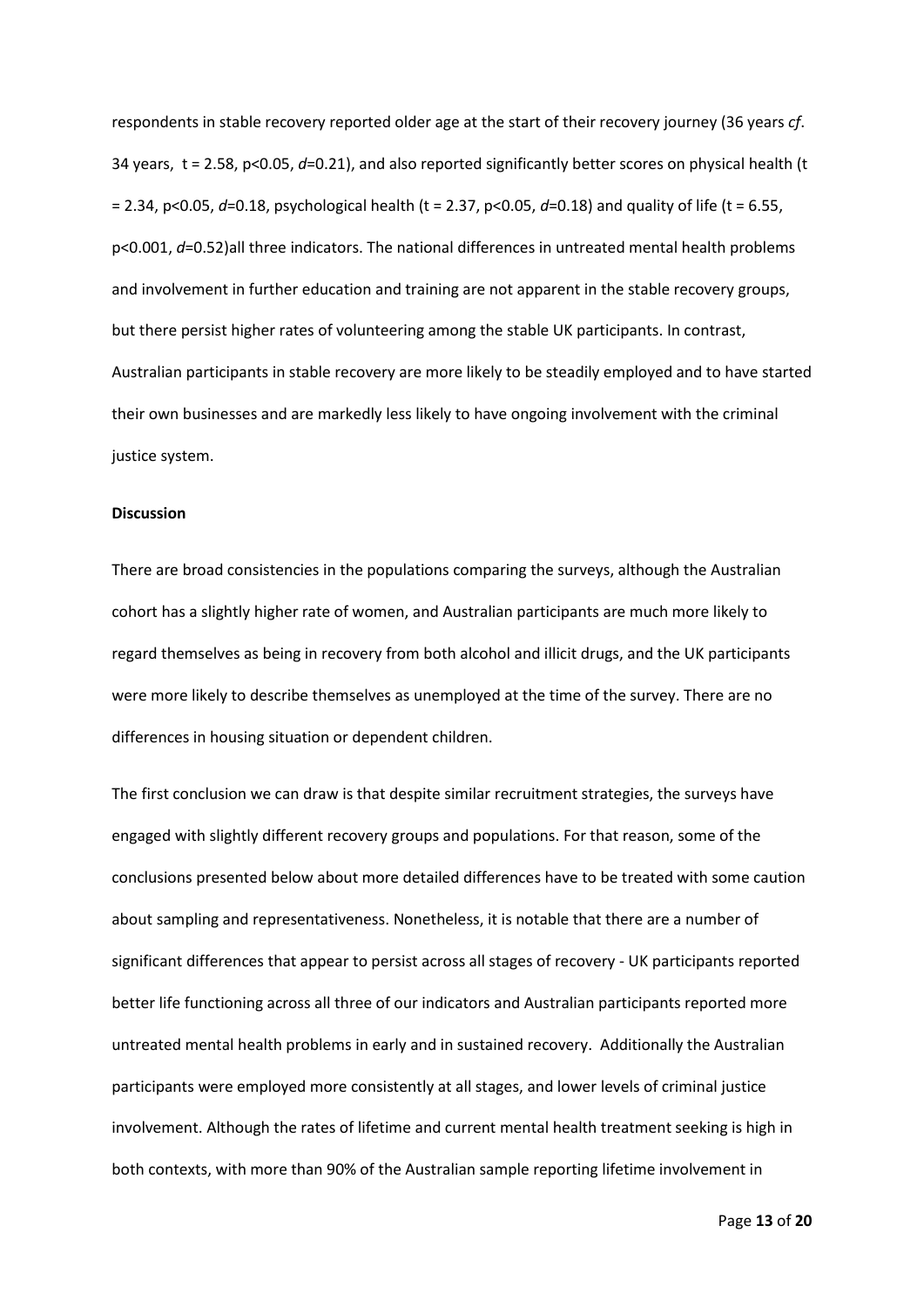mental health services and more than half actively involved in mental health treatment in recovery, it would indicate that mental health issues pose a significant problem for many people long after they have achieved stability in their recovery. As White (2009) has argued, the pathway to recovery is an ongoing process that may result from unresolved traumas and adverse experiences, and reflects the exceptionally high rates of mental health problems in problematic drug and alcohol using groups. Since the start of the mental health recovery movement (Davidson and Strauss, 1992), the two movements have evolved in parallel and there is insufficient attention to the role of mental health recovery in overcoming a factor that Cloud and Granfield (2008) identified as a major barrier to addiction recovery.

So why should ongoing mental health problems (treated and untreated) and lower life satisfaction be a stronger feature of the Australian than the UK recovery experience? While it may be the case that the differences reflect differential recovery policies and practices with the more overtly open and supportive recovery policies in both Scotland and England (Scottish Government, 2008; UK Government, 2010) creating more integrated pathways, exploration of the role of policy was beyond the scope of this paper. Further, there may be subtle differences deriving from cultural factors in how people make sense of quality of life questions, or factors related to pathways to recovery (Bathish et al, 2017) that may influence self-perceptions. What this and the other differences between the Australian and UK samples show is that there are not invariant pathways to recovery. Crucially, and what this paper is designed to illustrate, is that recovery capital rests not only on personal and social recovery capital, but on community resources (Best and Laudet, 2010).

There appear to be factors in Australia that promote recovery - higher rates of steady employment, lower rates of unemployment, and less ongoing involvement in the criminal justice system - that may reflect wider socio-economic differences between the countries; whereas the higher rates of volunteering in the UK may reflect a more collectivist approach to community and society in the UK,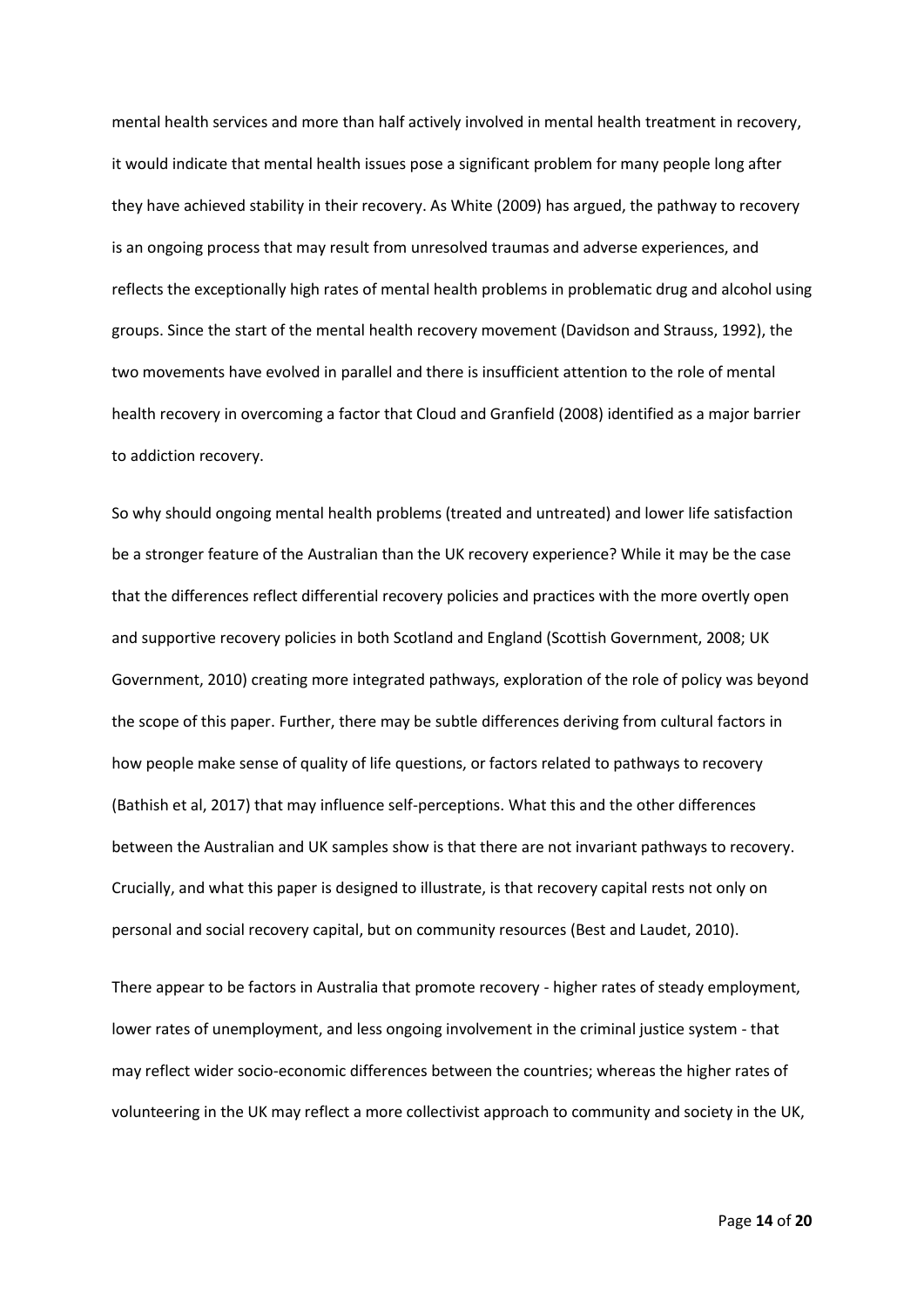but this is largely speculative. What this paper is designed to illustrate is that community factors create both negative recovery capital and barriers to significant change.

To explain this, we draw on the desistance literature in criminology where theorists have argued that there is a three stage process in desisting (Maruna and Farrall, 2004; McNeill, 2014). In this process, the person must first give up offending (stage one); then they must form new social support systems and networks that inform a new personal and social identity (stage two); but that for completion of the journey to effective reintegration into the community, the person must be accepted back - by being allowed access to community resources such as good jobs, decent housing and access to community groups and activities. Our own work in this area (Best et al, 2017) would make a similar claim for addiction recovery: in other words, that there is a societal commitment to supporting and actively engaging recovery processes to enable full and effective reintegration, which would include support around ongoing health and wellbeing issues, and the challenge to stigma. It is recognised by the World Health Organisation that illicit drug use is the most stigmatised health condition (and alcohol addiction fourth; WHO, 2001), and that stigma represents a form of negative community capital, that must be addressed to enable individuals to overcome issues of exclusion, and to complete the 'tertiary' stage of their recovery journey.

The second larger conceptual issue that this paper has attempted to address - that is something less of a failure in the desistance literature - is the absence of adequate comparison studies around recovery (White, 2017). In the desistance literature (and more generally around causes of crime) there have been considerable debates about the role of individual choice (agency) and the role of social systems, laws and institutions (structure) as predictors of behaviour and behaviour change (eg Weaver, 2016). While the addiction field has focused on motivation and commitment as internal drivers of change, we have given relatively little consideration to factors that may impede or support recovery that are beyond the control of individual factors (one exception to this has been a body of research exploring gender factors (eg Covington, 2002). What the current paper has attempted to do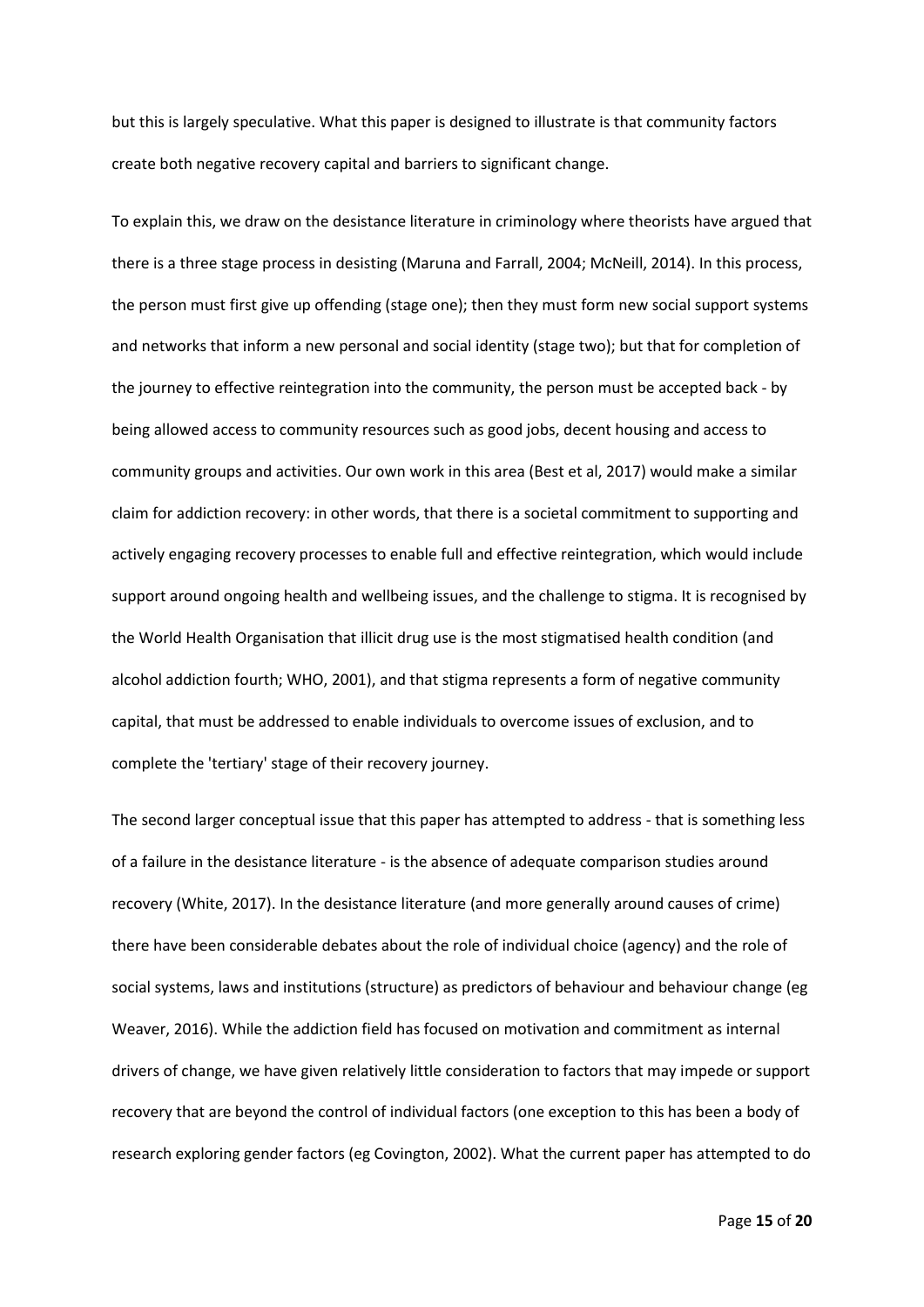is to initiate a recovery research programme that starts to examine cultural and structural factors that may shape recovery pathways and processes that are outside of individual control, relating as they may do to societal resources (the availability of jobs and affordable housing), legal processes that may prevent effective reintegration and social attitudes and beliefs about the viability and likely success of recovery journeys and pathways.

Braithwaite (1989) has argued that societies can be divided into those that are disintegrative where transgression becomes an indelible stain, or reintegrative where people who have breached societal norms are afforded ways of reintegrating fully into society. Our data would suggest that there are different structural barriers even for those in stable recovery in Australia and in the UK. In Australia, the barriers are more to do with ongoing mental health problems that are not adequately treated (and which may relate to stigma and exclusion) whereas in the UK barriers may be more strongly related to ongoing involvement with the criminal justice system (perhaps related to sentencing and probation requirements) and to maintaining stable employment.

The study is limited by the cross-sectional nature of both data sets and the anonymity of participants, which meant that we are not able to follow up individual participants to examine their experiences of structural barriers or pathways further (although anonymity can also be a strength if it permits more frank disclosure). We also have very limited (and self-reported) markers on each of the domains of functioning reported in this study. Nonetheless, this type of research reiterates that recovery is possible and by many routes, but that even for those who achieve stable recovery there are potentially ongoing barriers and restrictions to their wellbeing and functioning.

However, it is important to regard this paper, as all of the papers in this collection, as contributing to a growing body of knowledge and research that should inspire further investigation into what recovery looks like and how it can be supported, not only at the individual level but also at a social and societal level. Recovery is a celebration of resilience and human endeavour, but we should not make the mistake of thinking it occurs in a policy or practice vacuum and this paper should start a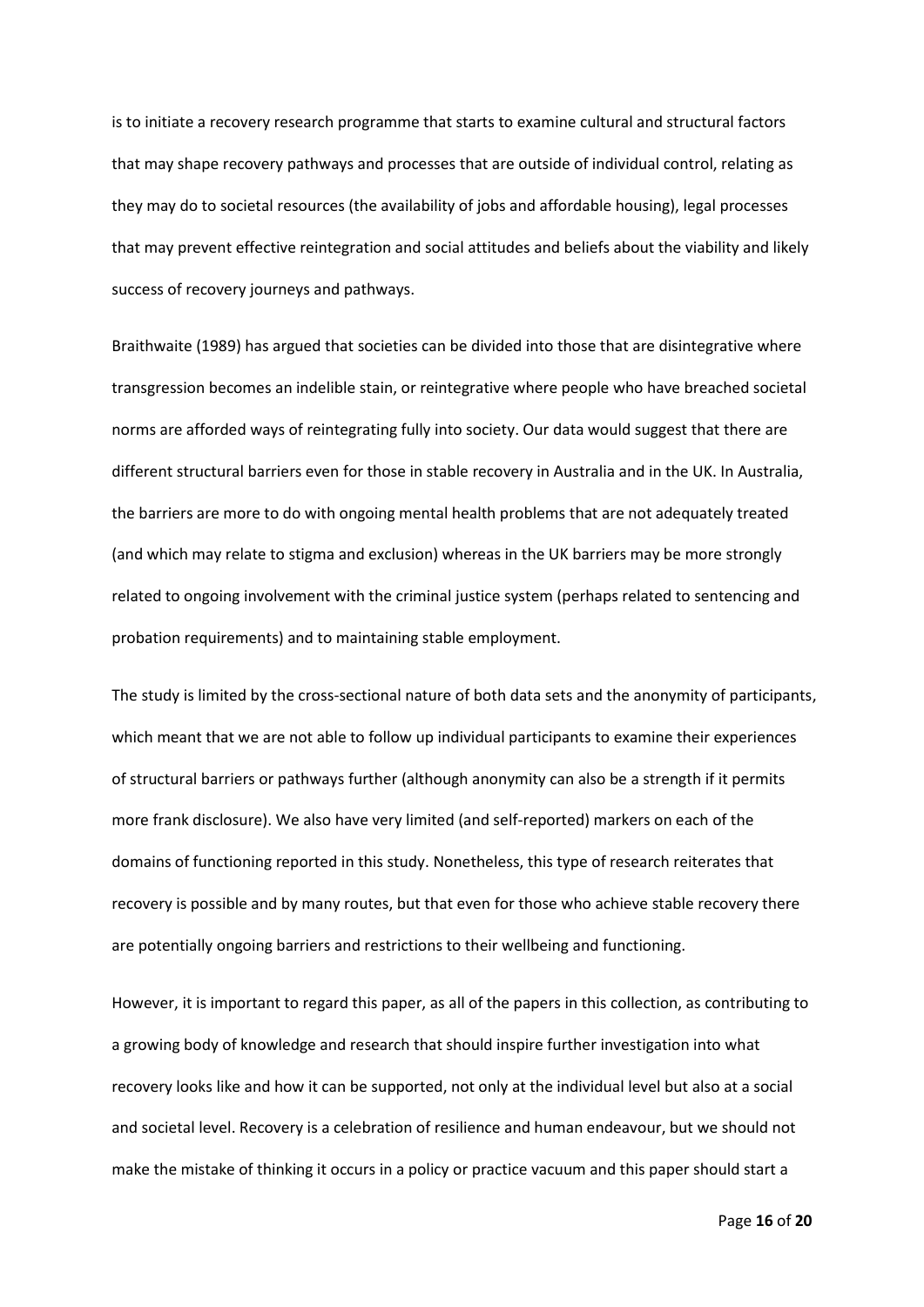process of research that examines cultural, gender, ethnic and geographic variations in recovery pathways, with consequent implications for health and social care models designed to support lasting change and community wellbeing.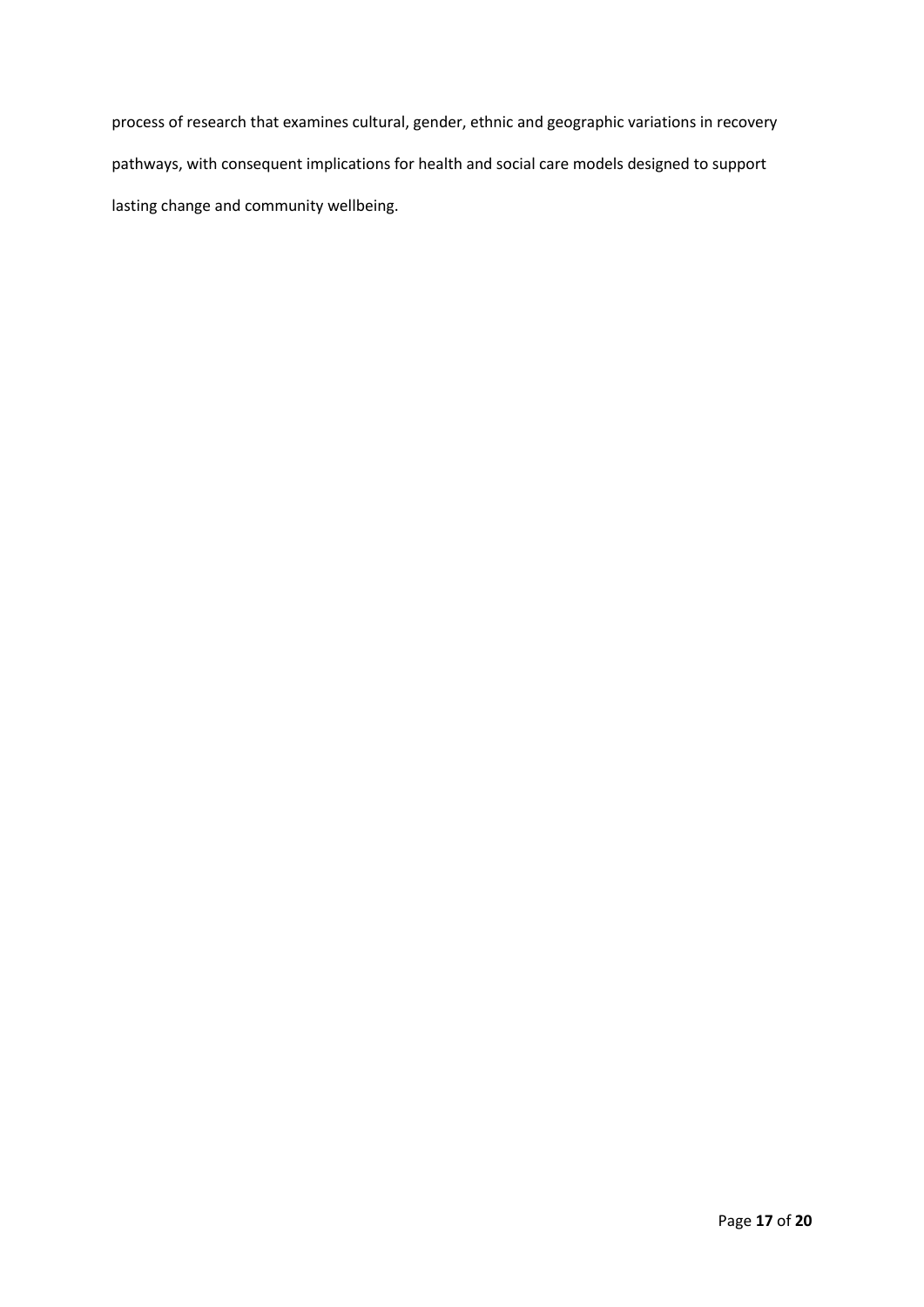#### **References**

Bathish, R., Best, D., Savic, M., Beckwith, M., Mackenzie, J., & Lubman, D. I. (2017). "Is it me or should my friends take the credit?" The role of social networks and social identity in recovery from addiction. *Journal of Applied Social Psychology*, *47*(1), 35-46.

Best, D. (2015). *The Australian Life in Recovery Survey*. Melbourne, Australia: Turning Point, Eastern Health. Best, D., Albertson, K., Irving, J., Lightowlers, C., Mama-Rudd, A. & Chaggar, A. (2015). *The UK Life in Recovery Survey 2015: The first national UK survey of addiction recovery experiences*. Sheffield, UK: Helena Kennedy Centre for International Justice, Sheffield Hallam University.

Best, D., Andersson, C., Irving, J., & Edwards, M. (2017). Recovery Identity and Wellbeing: Is It Better to be 'Recovered'or 'in Recovery'?. *Journal of Groups in Addiction & Recovery*, *12*(1), 27-36.

Best, D., Beckwith, M., Haslam, C., Haslam, S. A., Jetten, J., Mawson, E., & Lubman, D. I. (2015). Overcoming alcohol and other drug addiction as a process of social identity transition: The Social Identity Model of Recovery (SIMOR), Addiction Research & Theory, 1-13. doi:

10.3109/16066359.2015.1075980

Best, D. and Laudet, A. (2010) The potential of recovery capital. London: RSA.

Best, D., Irving, J., Andersson, C. & Edwards, M. (2017) Recovery networks and community connections: Identifying connection needs and community linkage opportunities in earl recovery populations, Alcoholism Treatment Quarterly, 35(7), 2-15.

Betty Ford Institute Consensus Panel (2007). What is recovery? A working definition from the Betty Ford Institute. *Journal of Substance Abuse Treatment, 33*, 221–228.

Braithwaite, J. (1989) Crime, shame and reintegration. Cambridge: Cambridge University Press. Cloud, W. & Granfield, R. (2009) Conceptualising recovery capital: Expansion of a theoretical construct, Substance Use and Misuse, 43 (12-13), 1971-1986.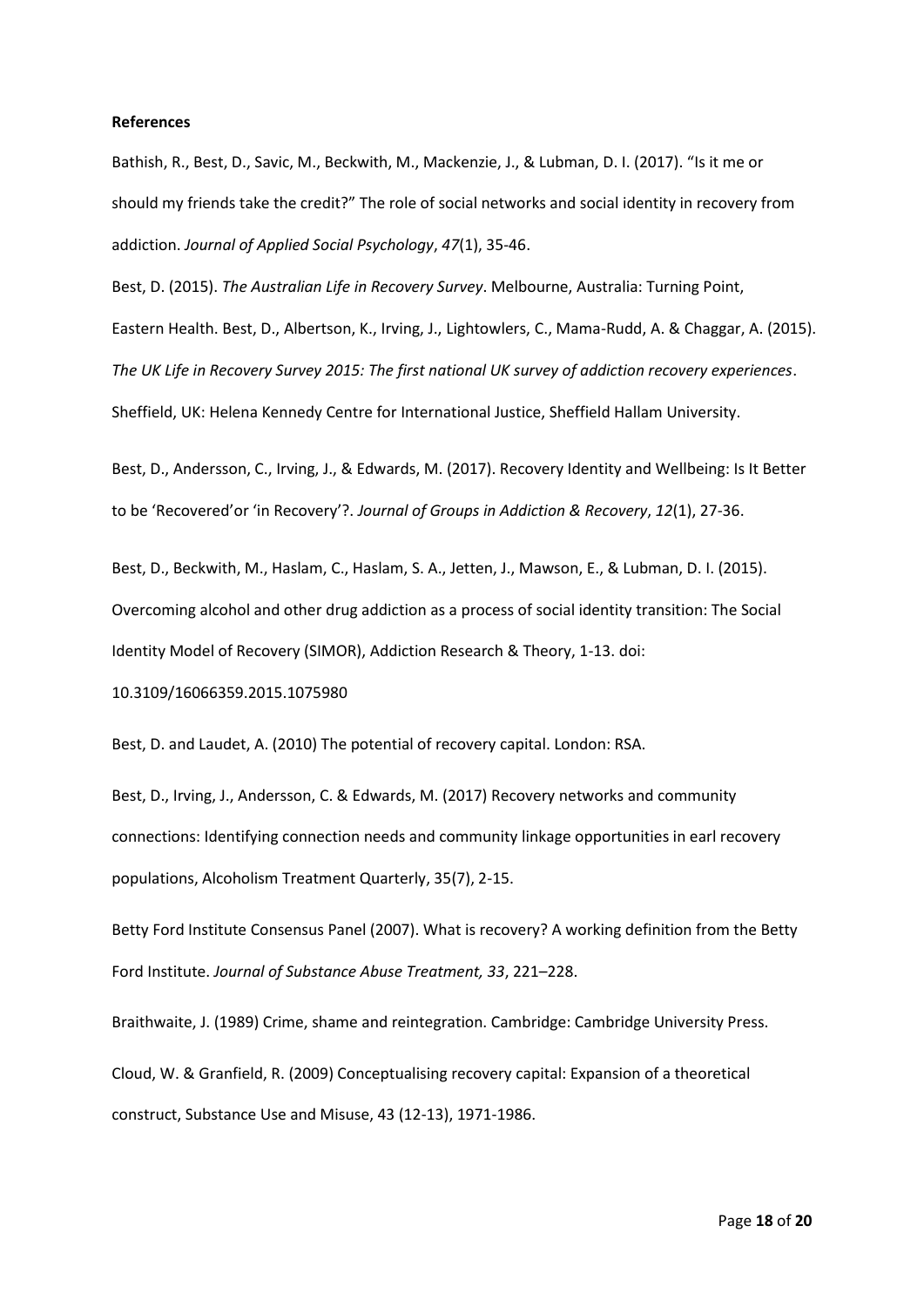Covington S. 2002. Helping women recover: Creating gender-responsive treatment. In S.L.A. Straussner & S. Brown (Eds.). The handbook of addiction treatment for women, pp. 52-72. San Francisco (CA): Jossey-Bass.

Davidson, L and Strauss, J (1992) 'Sense of Self in Recovery from Severe Mental Illness', British Journal Of Medical Psychology, Vol. 65, pp131-145

Dennis, M., Scott, C., & Laudet, A. (2014) Beyond bricks and mortars: recent research on substance abuse disorder recovery management, *Current Psychiatry Report*, 1-7.

Granfield, R. and Cloud, W. (2001) Social Context and "Natural Recovery": The Role of Social Capital in the Resolution of Drug-Associated Problems, Substance Use and Misuse, 36, 1543-1570.

Maruna, S. & Farrall, S. (2004) Desistance from crime: A theoretical reformulation. Kolner Zeitschrift fur Sozologie und Sozialpsychologie, 43, 171-194.

McNeill, F. (2014) Discovering desistance: Three aspects of desistance?

[http://blogs.irss.org.uk/discoveringdesistance/2014/05/23/three-aspects-of-desistance/.](http://blogs.irss.org.uk/discoveringdesistance/2014/05/23/three-aspects-of-desistance/) Accessed 17.12.15.

Scottish Government (2008) The Road to Recovery: A New Approach to Tackling Scotland's Drug Problem, Edinburgh: Scottish Government,

http://www.scotland.gov.uk/Publications/2008/05/22161610/0 [accessed 4th March 2018]

Sheedy, C. & Whitter, M. (2009) Guiding principles and elements of Recovery-Oriented Systems of Care: What do we know from the research? HHS Publication No (SMA) 09-4439. Rockville, MD: Center for Substance Abuse Treatment, Substance Abuse and Mental Health Services Administration.

Weaver, B. (2016) Offending and desistance: The importance of social relations. Routledge: Abingdon, Oxon.